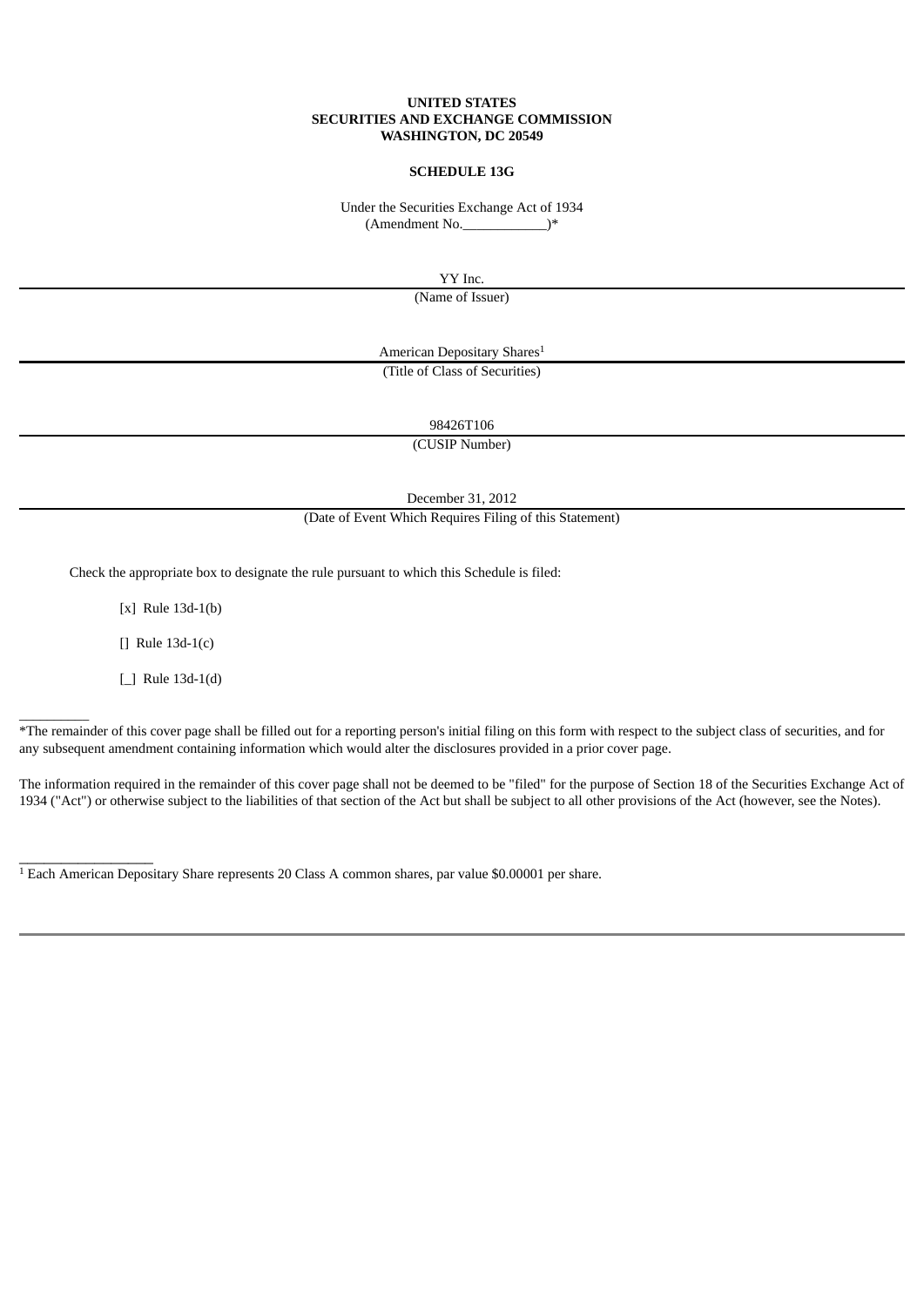| <b>CUSIP No</b> | 98426T106                                                                                |                                        |
|-----------------|------------------------------------------------------------------------------------------|----------------------------------------|
| 1.              | NAME OF REPORTING PERSONS<br>I.R.S. IDENTIFICATION NOS. OF ABOVE PERSONS (ENTITIES ONLY) |                                        |
|                 | Cascabel Management LP                                                                   |                                        |
| 2.              | CHECK THE APPROPRIATE BOX IF A MEMBER OF A GROUP (SEE INSTRUCTIONS)                      | (a) $\Box$<br>$(b)$ [x]                |
| 3.              | <b>SEC USE ONLY</b>                                                                      |                                        |
| 4.              | CITIZENSHIP OR PLACE OF ORGANIZATION                                                     |                                        |
|                 | Delaware                                                                                 |                                        |
|                 | NUMBER OF SHARES BENEFICIALLY OWNED BY EACH REPORTING PERSON WITH                        |                                        |
| 5.              | <b>SOLE VOTING POWER</b>                                                                 |                                        |
|                 | $\bf{0}$                                                                                 |                                        |
| 6.              | SHARED VOTING POWER                                                                      |                                        |
|                 | 586,000                                                                                  |                                        |
| 7.              | SOLE DISPOSITIVE POWER                                                                   |                                        |
|                 | 0                                                                                        |                                        |
| 8.              | SHARED DISPOSITIVE POWER                                                                 |                                        |
|                 | 586,000                                                                                  |                                        |
| 9.              | AGGREGATE AMOUNT BENEFICIALLY OWNED BY EACH REPORTING PERSON                             |                                        |
|                 | 586,000                                                                                  |                                        |
| 10.             | CHECK BOX IF THE AGGREGATE AMOUNT IN ROW (9) EXCLUDES CERTAIN SHARES (SEE INSTRUCTIONS)  | $\begin{bmatrix} 1 \\ 1 \end{bmatrix}$ |
| 11.             | PERCENT OF CLASS REPRESENTED BY AMOUNT IN ROW (9)                                        |                                        |
|                 | $6.53\%$ <sup>2</sup>                                                                    |                                        |
| 12.             | TYPE OF REPORTING PERSON (SEE INSTRUCTIONS)<br>IA                                        |                                        |

 $2$  Based on 8,970,000 American Depositary Shares outstanding, as of December 3, 2012.

\_\_\_\_\_\_\_\_\_\_\_\_\_\_\_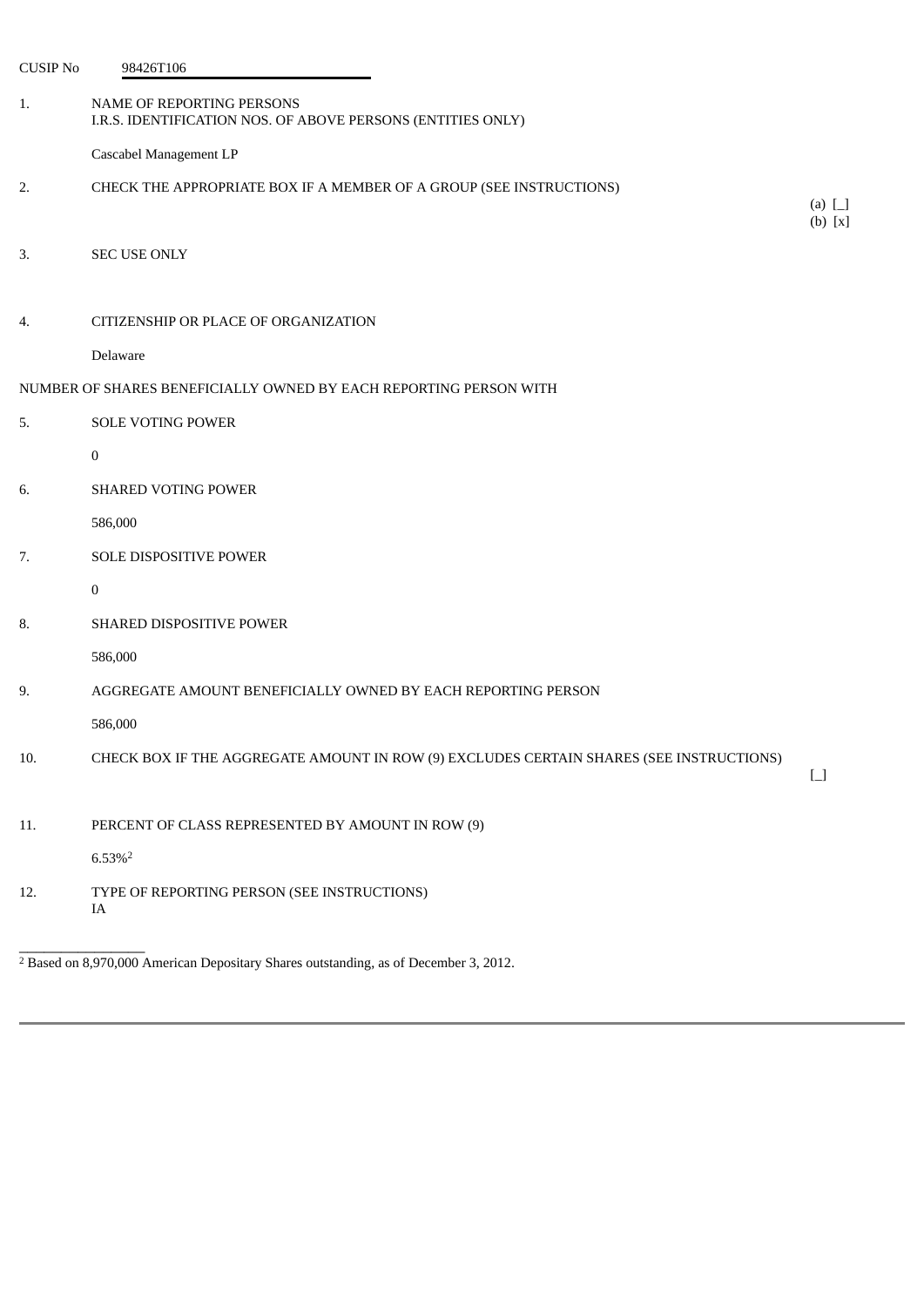| <b>CUSIP No</b> | 98426T106                                                                                |                                        |
|-----------------|------------------------------------------------------------------------------------------|----------------------------------------|
| 1.              | NAME OF REPORTING PERSONS<br>I.R.S. IDENTIFICATION NOS. OF ABOVE PERSONS (ENTITIES ONLY) |                                        |
|                 | Cascabel Management GP LLC                                                               |                                        |
| 2.              | CHECK THE APPROPRIATE BOX IF A MEMBER OF A GROUP (SEE INSTRUCTIONS)                      | (a) $\Box$<br>$(b)$ [x]                |
| 3.              | <b>SEC USE ONLY</b>                                                                      |                                        |
| 4.              | CITIZENSHIP OR PLACE OF ORGANIZATION                                                     |                                        |
|                 | Delaware                                                                                 |                                        |
|                 | NUMBER OF SHARES BENEFICIALLY OWNED BY EACH REPORTING PERSON WITH                        |                                        |
| 5.              | <b>SOLE VOTING POWER</b>                                                                 |                                        |
|                 | $\bf{0}$                                                                                 |                                        |
| 6.              | <b>SHARED VOTING POWER</b>                                                               |                                        |
|                 | 586,000                                                                                  |                                        |
| 7.              | SOLE DISPOSITIVE POWER                                                                   |                                        |
|                 | 0                                                                                        |                                        |
| 8.              | SHARED DISPOSITIVE POWER                                                                 |                                        |
|                 | 586,000                                                                                  |                                        |
| 9.              | AGGREGATE AMOUNT BENEFICIALLY OWNED BY EACH REPORTING PERSON                             |                                        |
|                 | 586,000                                                                                  |                                        |
| 10.             | CHECK BOX IF THE AGGREGATE AMOUNT IN ROW (9) EXCLUDES CERTAIN SHARES (SEE INSTRUCTIONS)  | $\begin{bmatrix} 1 \\ 1 \end{bmatrix}$ |
| 11.             | PERCENT OF CLASS REPRESENTED BY AMOUNT IN ROW (9)                                        |                                        |
|                 | $6.53\%$ <sup>3</sup>                                                                    |                                        |
| 12.             | TYPE OF REPORTING PERSON (SEE INSTRUCTIONS)<br>O <sub>O</sub>                            |                                        |

<sup>3</sup> Based on 8,970,000 American Depositary Shares outstanding, as of December 3, 2012.

\_\_\_\_\_\_\_\_\_\_\_\_\_\_\_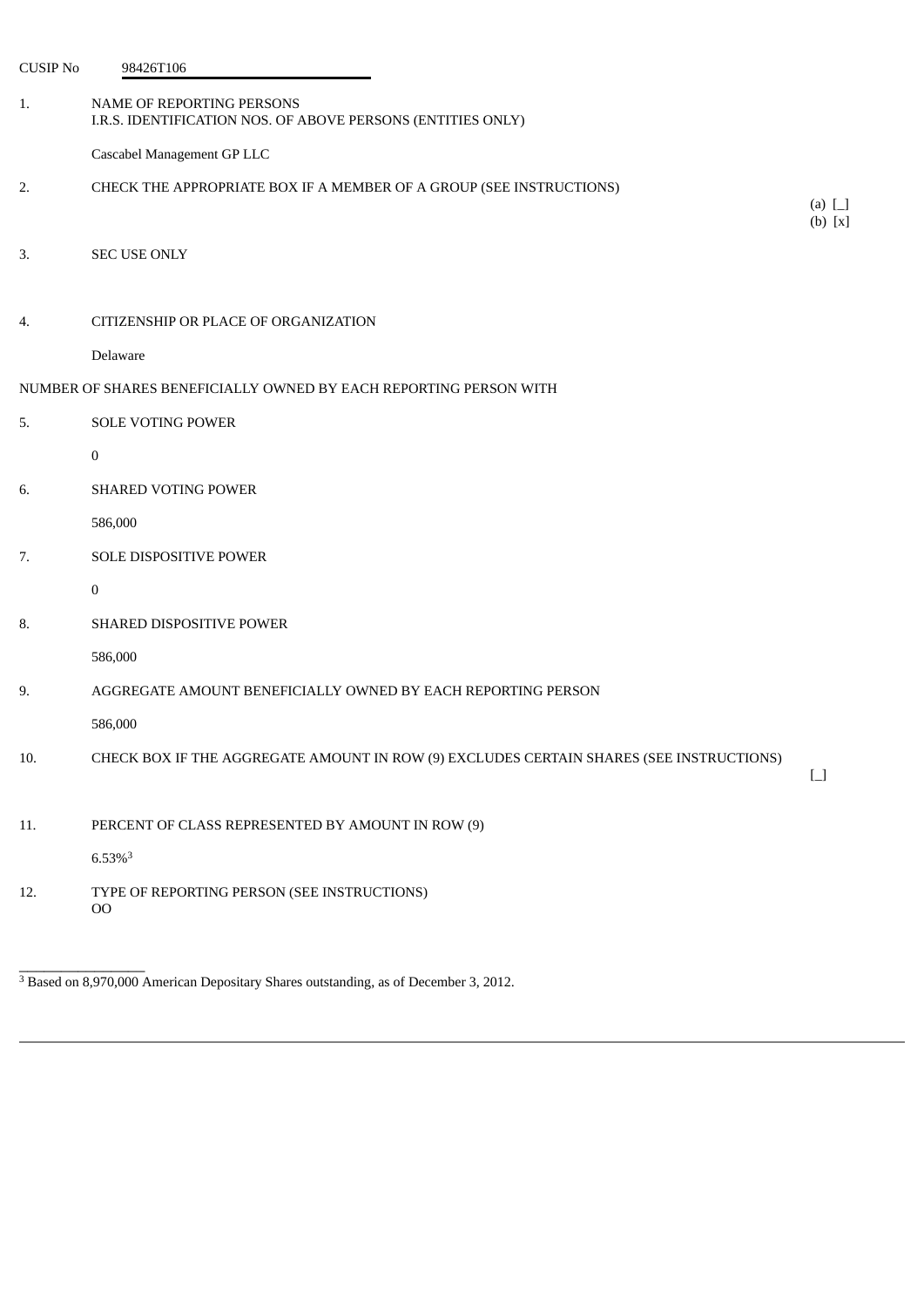| <b>CUSIP No</b> | 98426T106                                                                                |                                        |
|-----------------|------------------------------------------------------------------------------------------|----------------------------------------|
| 1.              | NAME OF REPORTING PERSONS<br>I.R.S. IDENTIFICATION NOS. OF ABOVE PERSONS (ENTITIES ONLY) |                                        |
|                 | <b>Scott Sinclair</b>                                                                    |                                        |
| 2.              | CHECK THE APPROPRIATE BOX IF A MEMBER OF A GROUP (SEE INSTRUCTIONS)                      | (a) $\Box$<br>$(b)$ [x]                |
| 3.              | <b>SEC USE ONLY</b>                                                                      |                                        |
| 4.              | CITIZENSHIP OR PLACE OF ORGANIZATION                                                     |                                        |
|                 | <b>United States of America</b>                                                          |                                        |
|                 | NUMBER OF SHARES BENEFICIALLY OWNED BY EACH REPORTING PERSON WITH                        |                                        |
| 5.              | <b>SOLE VOTING POWER</b>                                                                 |                                        |
|                 | $\bf{0}$                                                                                 |                                        |
| 6.              | <b>SHARED VOTING POWER</b>                                                               |                                        |
|                 | 586,000                                                                                  |                                        |
| 7.              | SOLE DISPOSITIVE POWER                                                                   |                                        |
|                 | $\mathbf{0}$                                                                             |                                        |
| 8.              | SHARED DISPOSITIVE POWER                                                                 |                                        |
|                 | 586,000                                                                                  |                                        |
| 9.              | AGGREGATE AMOUNT BENEFICIALLY OWNED BY EACH REPORTING PERSON                             |                                        |
|                 | 586,000                                                                                  |                                        |
| 10.             | CHECK BOX IF THE AGGREGATE AMOUNT IN ROW (9) EXCLUDES CERTAIN SHARES (SEE INSTRUCTIONS)  | $\begin{bmatrix} 1 \\ 1 \end{bmatrix}$ |
| 11.             | PERCENT OF CLASS REPRESENTED BY AMOUNT IN ROW (9)                                        |                                        |
|                 | $6.53\%4$                                                                                |                                        |
| 12.             | TYPE OF REPORTING PERSON (SEE INSTRUCTIONS)<br>IN                                        |                                        |

<sup>4</sup> Based on 8,970,000 American Depositary Shares outstanding, as of December 3, 2012.

\_\_\_\_\_\_\_\_\_\_\_\_\_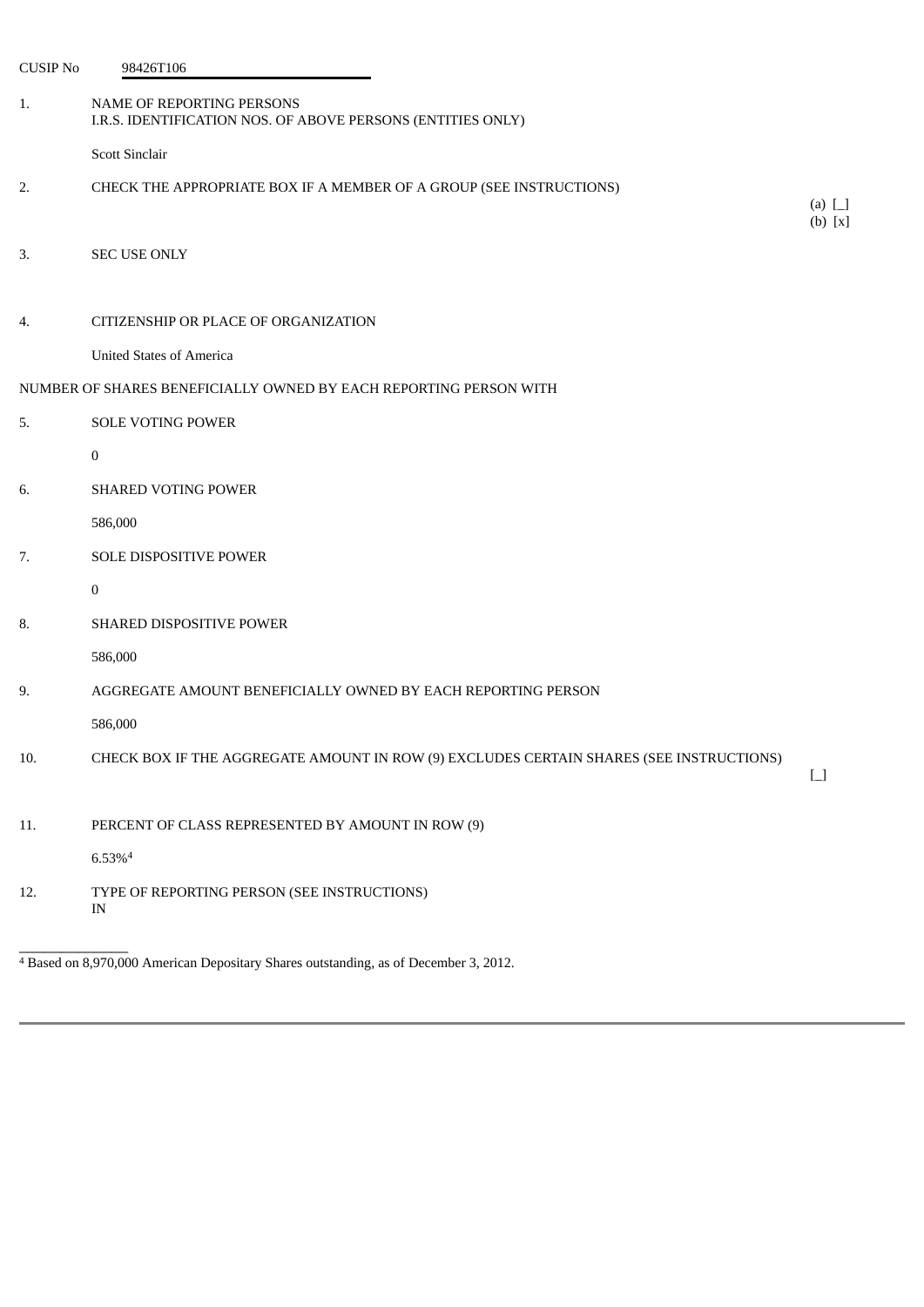| <b>CUSIP No</b> | 98426T106                                                                                |                         |
|-----------------|------------------------------------------------------------------------------------------|-------------------------|
| 1.              | NAME OF REPORTING PERSONS<br>I.R.S. IDENTIFICATION NOS. OF ABOVE PERSONS (ENTITIES ONLY) |                         |
|                 | Laurence Chang                                                                           |                         |
| 2.              | CHECK THE APPROPRIATE BOX IF A MEMBER OF A GROUP (SEE INSTRUCTIONS)                      |                         |
|                 |                                                                                          | (a) $\Box$<br>$(b)$ [x] |
| 3.              | SEC USE ONLY                                                                             |                         |
|                 |                                                                                          |                         |
| 4.              | CITIZENSHIP OR PLACE OF ORGANIZATION                                                     |                         |
|                 | <b>United States of America</b>                                                          |                         |
|                 | NUMBER OF SHARES BENEFICIALLY OWNED BY EACH REPORTING PERSON WITH                        |                         |
| 5.              | <b>SOLE VOTING POWER</b>                                                                 |                         |
|                 | $\bf{0}$                                                                                 |                         |
| 6.              | SHARED VOTING POWER                                                                      |                         |
|                 | 586,000                                                                                  |                         |
| 7.              | SOLE DISPOSITIVE POWER                                                                   |                         |
|                 | $\bf{0}$                                                                                 |                         |
| 8.              | SHARED DISPOSITIVE POWER                                                                 |                         |
|                 | 586,000                                                                                  |                         |
| 9.              | AGGREGATE AMOUNT BENEFICIALLY OWNED BY EACH REPORTING PERSON                             |                         |
|                 | 586,000                                                                                  |                         |
| 10.             | CHECK BOX IF THE AGGREGATE AMOUNT IN ROW (9) EXCLUDES CERTAIN SHARES (SEE INSTRUCTIONS)  |                         |
|                 |                                                                                          | $\boxed{\phantom{1}}$   |
| 11.             | PERCENT OF CLASS REPRESENTED BY AMOUNT IN ROW (9)                                        |                         |
|                 | 6.53%5                                                                                   |                         |
| 12.             | TYPE OF REPORTING PERSON (SEE INSTRUCTIONS)<br>IN                                        |                         |

<sup>5</sup> Based on 8,970,000 American Depositary Shares outstanding, as of December 3, 2012.

\_\_\_\_\_\_\_\_\_\_\_\_\_\_\_\_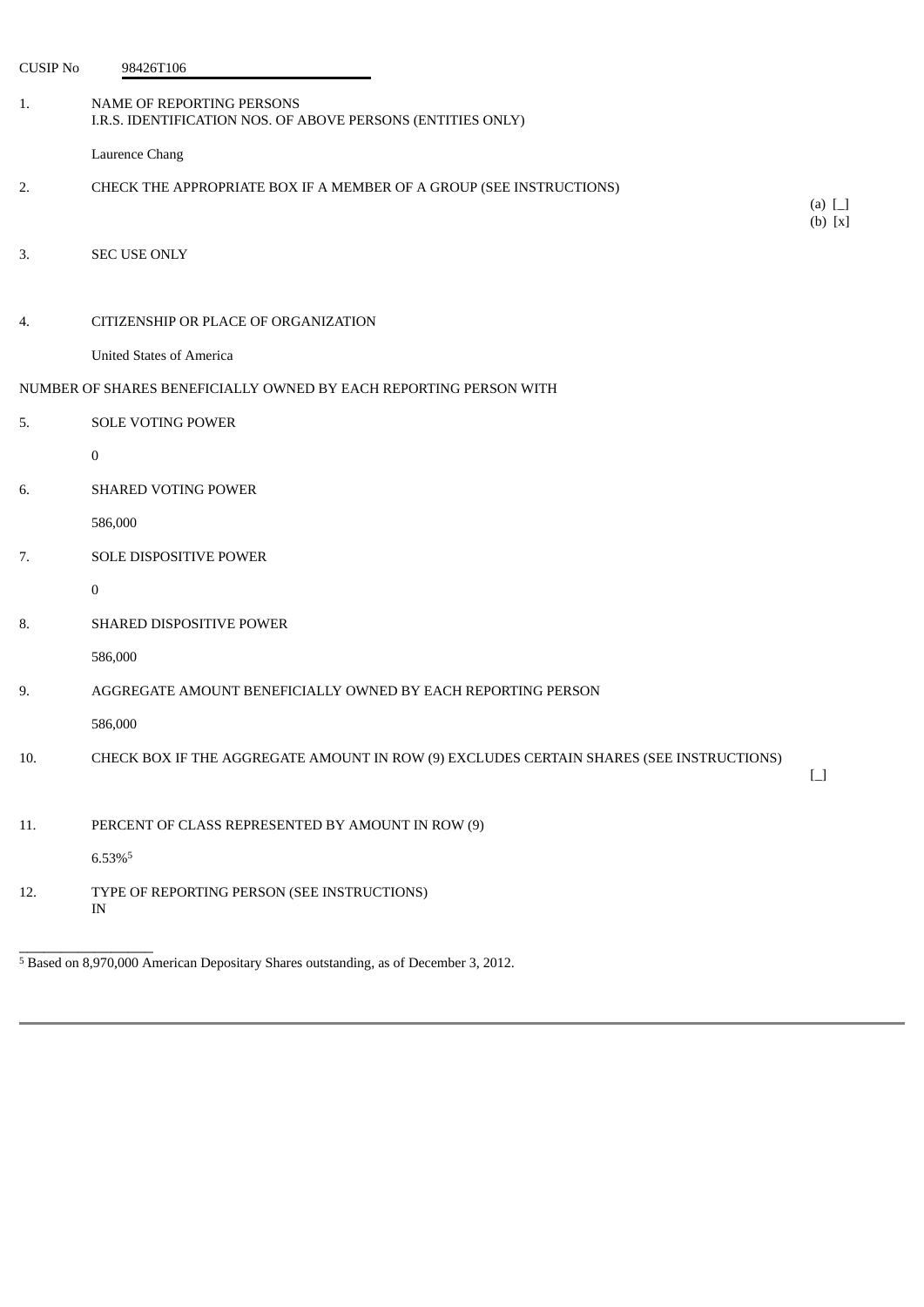| Item 1. | (a). | Name of Issuer:                                                                                                                                                                                                                            |
|---------|------|--------------------------------------------------------------------------------------------------------------------------------------------------------------------------------------------------------------------------------------------|
|         |      | YY Inc.                                                                                                                                                                                                                                    |
|         | (b). | Address of issuer's principal executive offices:<br>Building 3-08, Yangcheng Creative Industry Zone<br>No. 309 Huangpu Avenue Middle<br>Tianhe District, Guangzhou 510655<br>People's Republic of China                                    |
| Item 2. | (a). | Name of person filing:<br>Cascabel Management LP<br>Cascabel Management GP LLC<br><b>Scott Sinclair</b><br>Laurence Chang                                                                                                                  |
|         | (b). | Address or principal business office or, if none, residence:<br>Cascabel Management LP<br>101 Park Avenue, 33rd Floor<br>New York, New York 10178<br>Cascabel Management GP LLC<br>101 Park Avenue, 33rd Floor<br>New York, New York 10178 |
|         |      | <b>Scott Sinclair</b><br>101 Park Avenue, 33rd Floor<br>New York, New York 10178<br>Laurence Chang<br>101 Park Avenue, 33rd Floor<br>New York, New York 10178                                                                              |
|         | (c). | Citizenship:<br>Cascabel Management LP - Delaware limited partnership<br>Cascabel Management GP LLC - Delaware limited liability company<br>Scott Sinclair - United States of America<br>Laurence Chang - United States of America         |
|         | (d). | Title of class of securities:                                                                                                                                                                                                              |
|         |      | <b>American Depositary Shares</b>                                                                                                                                                                                                          |
|         | (e). | <b>CUSIP No.:</b>                                                                                                                                                                                                                          |
|         |      | 98426T106                                                                                                                                                                                                                                  |
|         |      |                                                                                                                                                                                                                                            |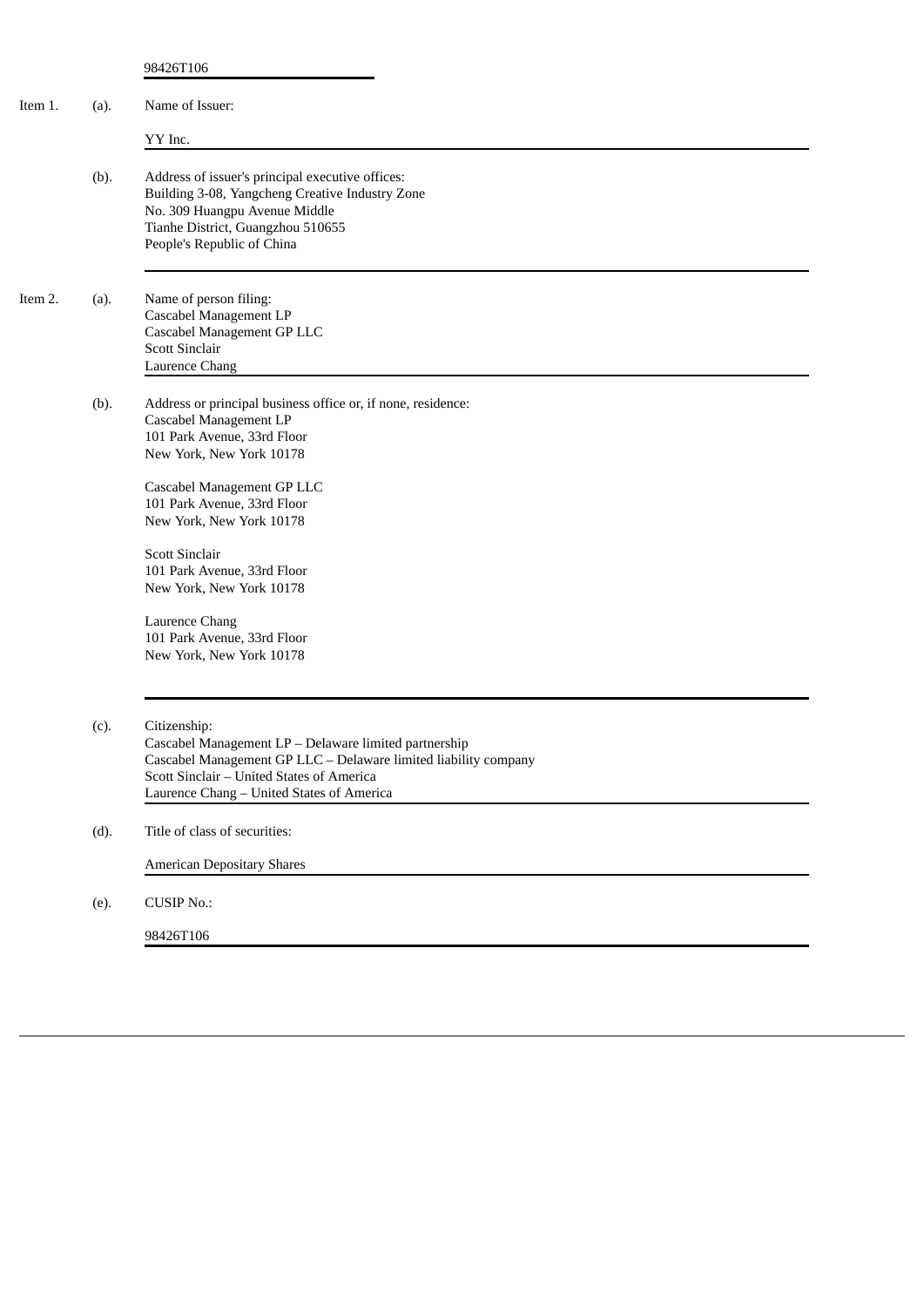| Item 3. |     |        | If This Statement is filed pursuant to $\S$ §.240.13d-1(b) or 240.13d-2(b), or (c), check whether the person filing is a                                                                |
|---------|-----|--------|-----------------------------------------------------------------------------------------------------------------------------------------------------------------------------------------|
|         | (a) | $\Box$ | Broker or dealer registered under section 15 of the Act (15 U.S.C. 780).                                                                                                                |
|         | (b) | $\Box$ | Bank as defined in section 3(a)(6) of the Act (15 U.S.C. 78c).                                                                                                                          |
|         | (c) | $\Box$ | Insurance company as defined in section 3(a)(19) of the Act (15 U.S.C. 78c).                                                                                                            |
|         | (d) | $\Box$ | Investment company registered under section 8 of the Investment Company Act of 1940 (15 U.S.C. 80a-8).                                                                                  |
|         | (e) | [x]    | An investment adviser in accordance with § 240.13d-1(b)(1)(ii)(E);                                                                                                                      |
|         | (f) | $\Box$ | An employee benefit plan or endowment fund in accordance with $\S 240.13d-1(b)(1)(ii)(F)$ ;                                                                                             |
|         | (g) | $\Box$ | A parent holding company or control person in accordance with $\S 240.13d-1(b)(1)(ii)(G)$ ;                                                                                             |
|         | (h) | $\Box$ | A savings association as defined in Section 3(b) of the Federal Deposit Insurance Act (12 U.S.C.1813);                                                                                  |
|         | (i) | Ħ      | A church plan that is excluded from the definition of an investment company under section $3(c)(14)$ of the Investment<br>Company Act of 1940 (15 U.S.C. 80a-3);                        |
|         | (j) | $\Box$ | A non-U.S. institution in accordance with $\S 240.13d-1(b)(1)(ii)(J);$                                                                                                                  |
|         | (k) | Ħ      | Group, in accordance with $\S 240.13d-1(b)(1)(ii)(K)$ . If filing as a non-U.S. institution in accordance with $\S 240.13d-1(b)(1)(ii)$<br>(J), please specify the type of institution: |
|         |     |        |                                                                                                                                                                                         |

# Item 4. Ownership.

Provide the following information regarding the aggregate number and percentage of the class of securities of the issuer identified in Item 1.

- (a) Amount beneficially owned: Cascabel Management LP – 586,000 Cascabel Management GP LLC – 586,000 Scott Sinclair – 586,000 Laurence Chang - 586,000
- (b) Percent of class: Cascabel Management LP – 6.53% Cascabel Management GP LLC – 6.53% Scott Sinclair – 6.53% Laurence Chang - 6.53%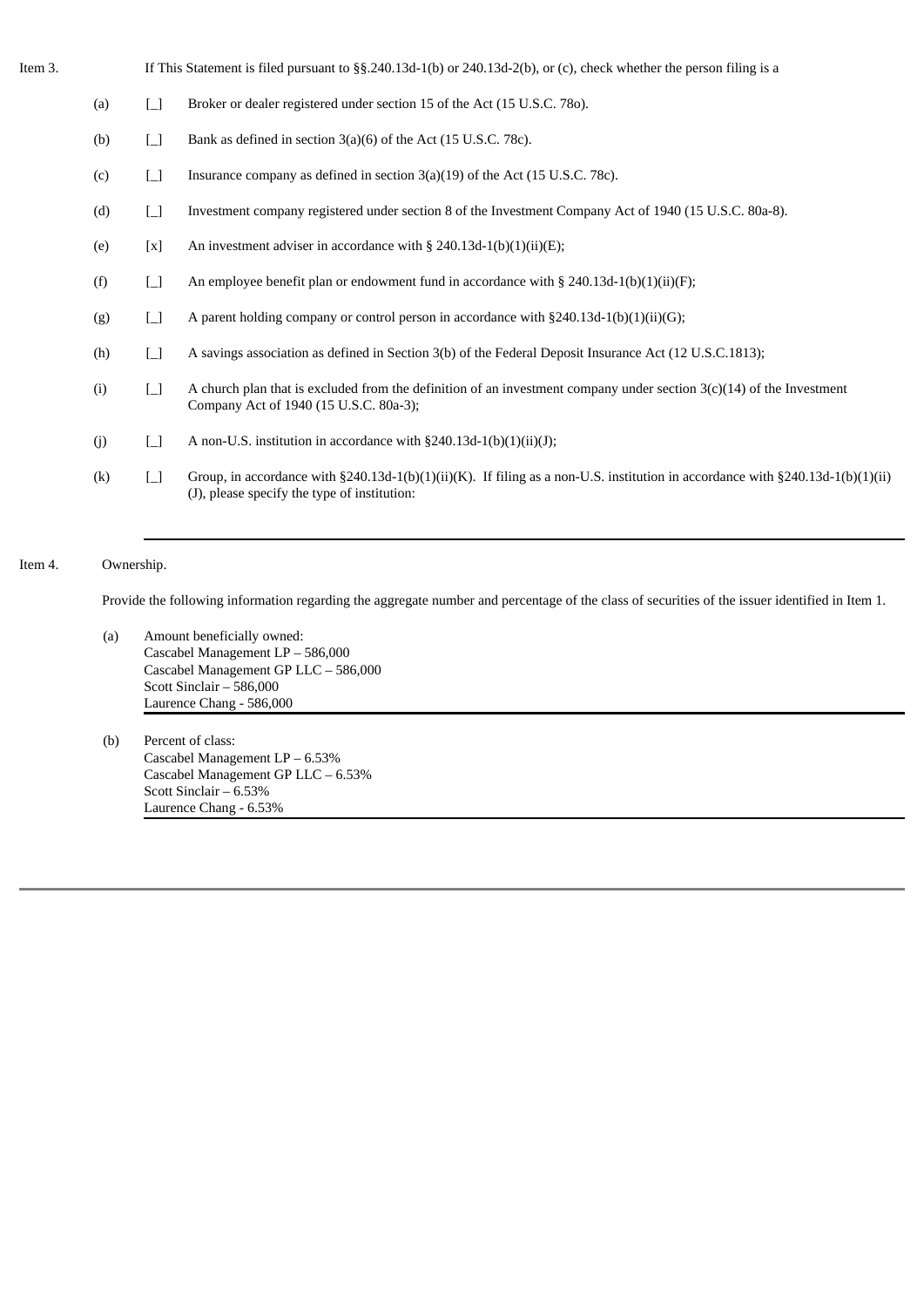- (c) Number of shares as to which the person has:
	- (i) Sole power to vote or to direct the vote

```
Cascabel Management LP – 0
Cascabel Management GP LLC – 0
Scott Sinclair – 0
Laurence Chang - 0
```
(ii) Shared power to vote or to direct the vote

Cascabel Management LP – 586,000 Cascabel Management GP LLC – 586,000 Scott Sinclair – 586,000 Laurence Chang - 586,000

(iii) Sole power to dispose or to direct the disposition of

Cascabel Management LP – 0 Cascabel Management GP LLC – 0 Scott Sinclair – 0 Laurence Chang - 0

(iv) Shared power to dispose or to direct the disposition of

Cascabel Management LP – 586,000 Cascabel Management GP LLC – 586,000 Scott Sinclair – 586,000 Laurence Chang - 586,000

Instruction: For computations regarding securities which represent a right to acquire an underlying security see §240.13d-3(d)(1).

Item 5. Ownership of Five Percent or Less of a Class.

If this statement is being filed to report the fact that as of the date hereof the reporting person has ceased to be the beneficial owner of more than five percent of the class of securities, check the following [].

#### N/A

Item 6. Ownership of More Than Five Percent on Behalf of Another Person.

If any other person is known to have the right to receive or the power to direct the receipt of dividends from, or the proceeds from the sale of, such securities, a statement to that effect should be included in response to this item and, if such interest relates to more than 5 percent of the class, such person should be identified. A listing of the shareholders of an investment company registered under the Investment Company Act of 1940 or the beneficiaries of employee benefit plan, pension fund or endowment fund is not required.

N/A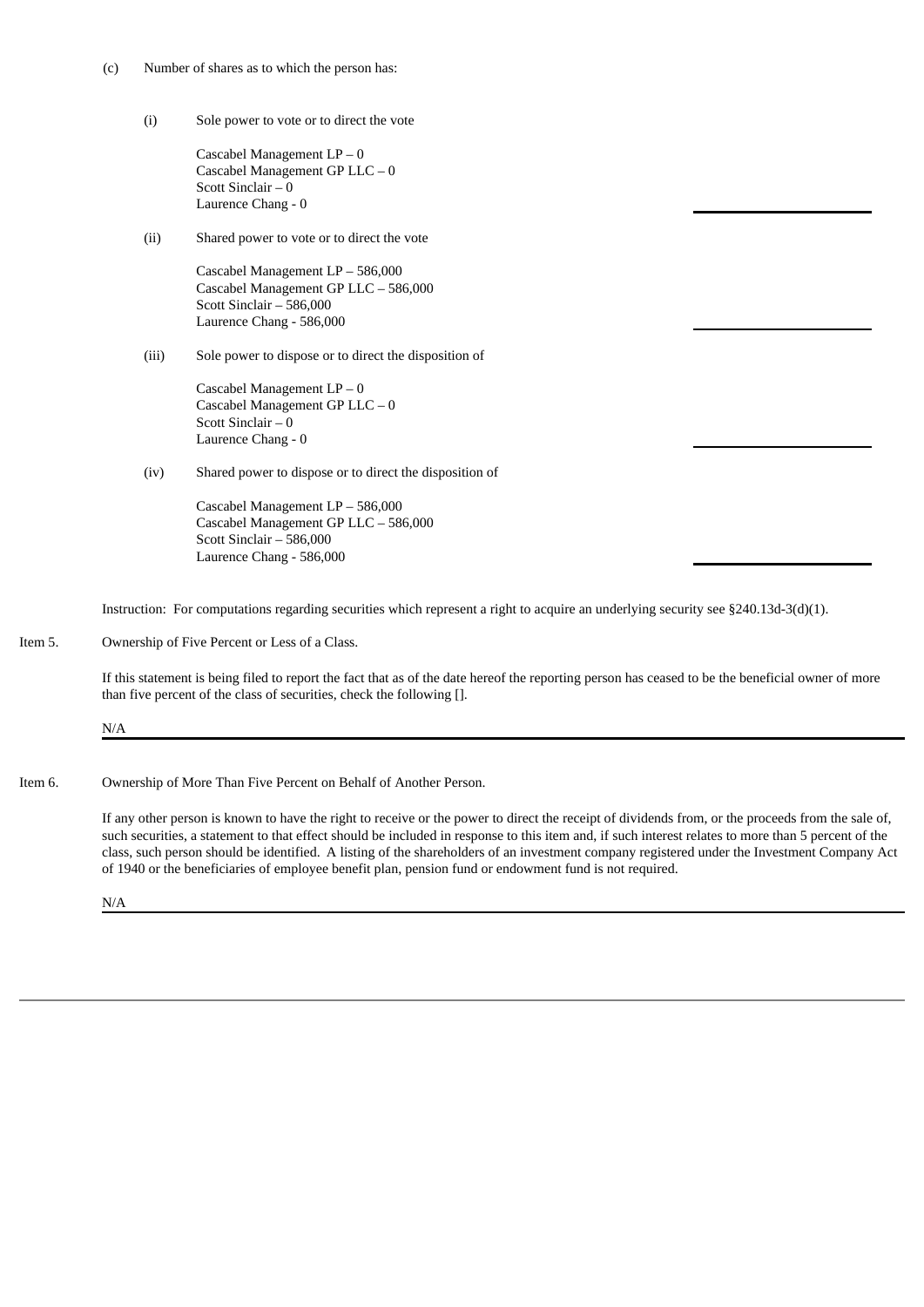Item 7. Identification and Classification of the Subsidiary Which Acquired the Security Being Reported on by the Parent Holding Company or Control Person.

If a parent holding company or control person has filed this schedule, pursuant to Rule 13d-1(b)(1)(ii)(G), so indicate under Item 3(g) and attach an exhibit stating the identity and the Item 3 classification of the relevant subsidiary. If a parent holding company or control person has filed this schedule pursuant to Rule 13d-1(c) or Rule 13d-1(d), attach an exhibit stating the identification of the relevant subsidiary.

N/A

Item 8. Identification and Classification of Members of the Group.

If a group has filed this schedule pursuant to §240.13d-1(b)(1)(ii)(J), so indicate under Item 3(j) and attach an exhibit stating the identity and Item 3 classification of each member of the group. If a group has filed this schedule pursuant to Rule 13d-1(c) or Rule 13d-1(d), attach an exhibit stating the identity of each member of the group. N/A

### Item 9. Notice of Dissolution of Group.

Notice of dissolution of a group may be furnished as an exhibit stating the date of the dissolution and that all further filings with respect to transactions in the security reported on will be filed, if required, by members of the group, in their individual capacity. See Item 5.

#### N/A

Item 10. Certification.

By signing below I certify that, to the best of my knowledge and belief, the securities referred to above were acquired and are held in the ordinary course of business and were not acquired and are not held for the purpose of or with the effect of changing or influencing the control of the issuer of the securities and were not acquired and are not held in connection with or as a participant in any transaction having that purpose or effect.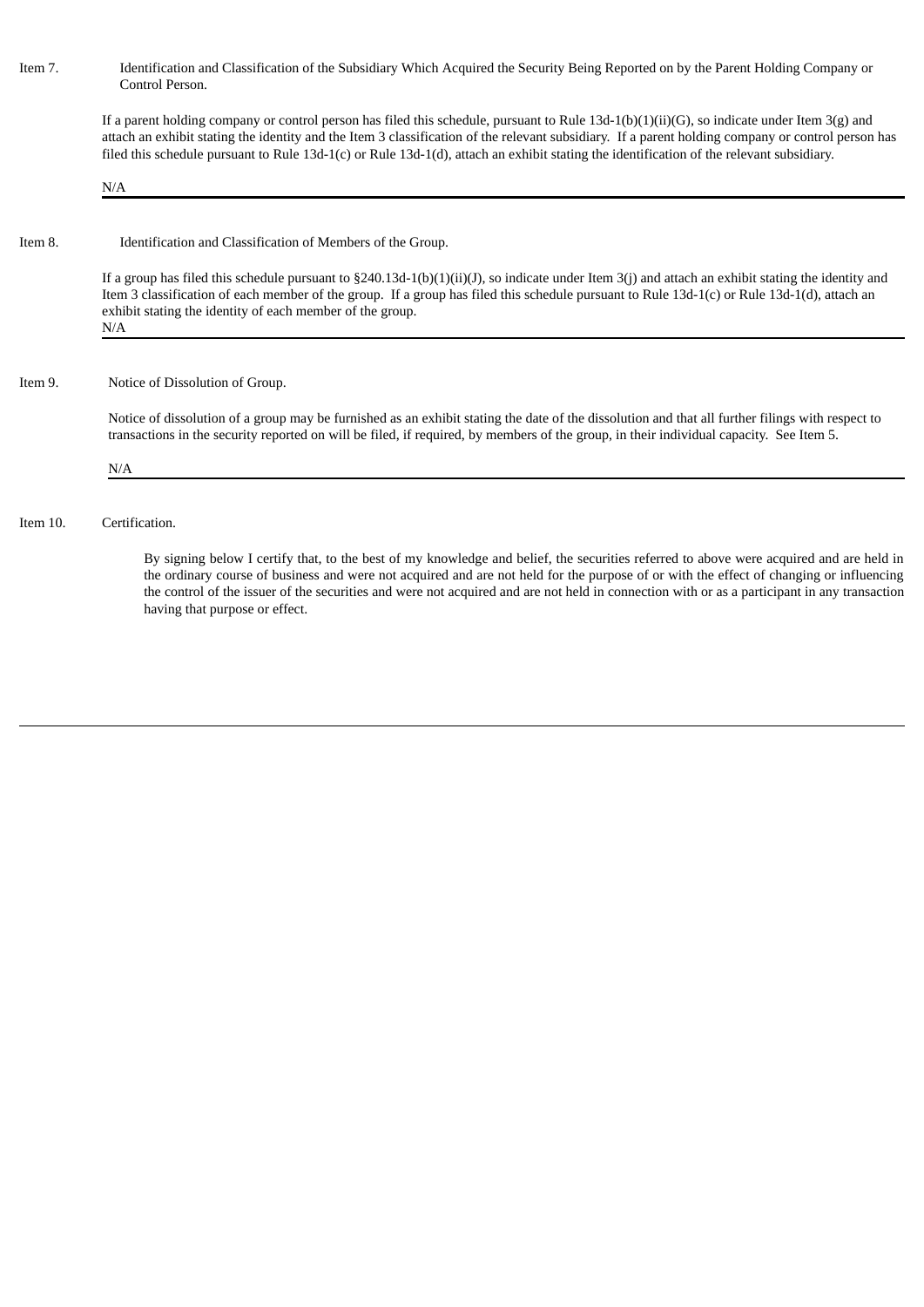# **SIGNATURE**

After reasonable inquiry and to the best of my knowledge and belief, I certify that the information set forth in this statement is true, complete and correct.

|                                          | (Date) |  |
|------------------------------------------|--------|--|
| /s/ Scott Sinclair                       |        |  |
| Scott Sinclair*                          |        |  |
| /s/ Laurence Chang                       |        |  |
| Laurence Chang*                          |        |  |
|                                          |        |  |
| Cascabel Management LP                   |        |  |
| By: /s/ Cascabel Management GP LLC       |        |  |
| Scott Sinclair<br><b>Managing Member</b> |        |  |
| Cascabel Management GP LLC               |        |  |
| By: /s/ Scott Sinclair                   |        |  |
| Scott Sinclair                           |        |  |

\*The Reporting Person disclaims beneficial ownership in the shares reported herein except to the extent of his pecuniary interest therein.

The original statement shall be signed by each person on whose behalf the statement is filed or his authorized representative. If the statement is signed on behalf of a person by his authorized representative other than an executive officer or general partner of the filing person, evidence of the representative's authority to sign on behalf of such person shall be filed with the statement, provided, however, that a power of attorney for this purpose which is already on file with the Commission may be incorporated by reference. The name and any title of each person who signs the statement shall be typed or printed beneath his signature.

Note. Schedules filed in paper format shall include a signed original and five copies of the schedule, including all exhibits. See s.240.13d-7 for other parties for whom copies are to be sent.

Attention. Intentional misstatements or omissions of fact constitute Federal criminal violations (see 18 U.S.C. 1001).